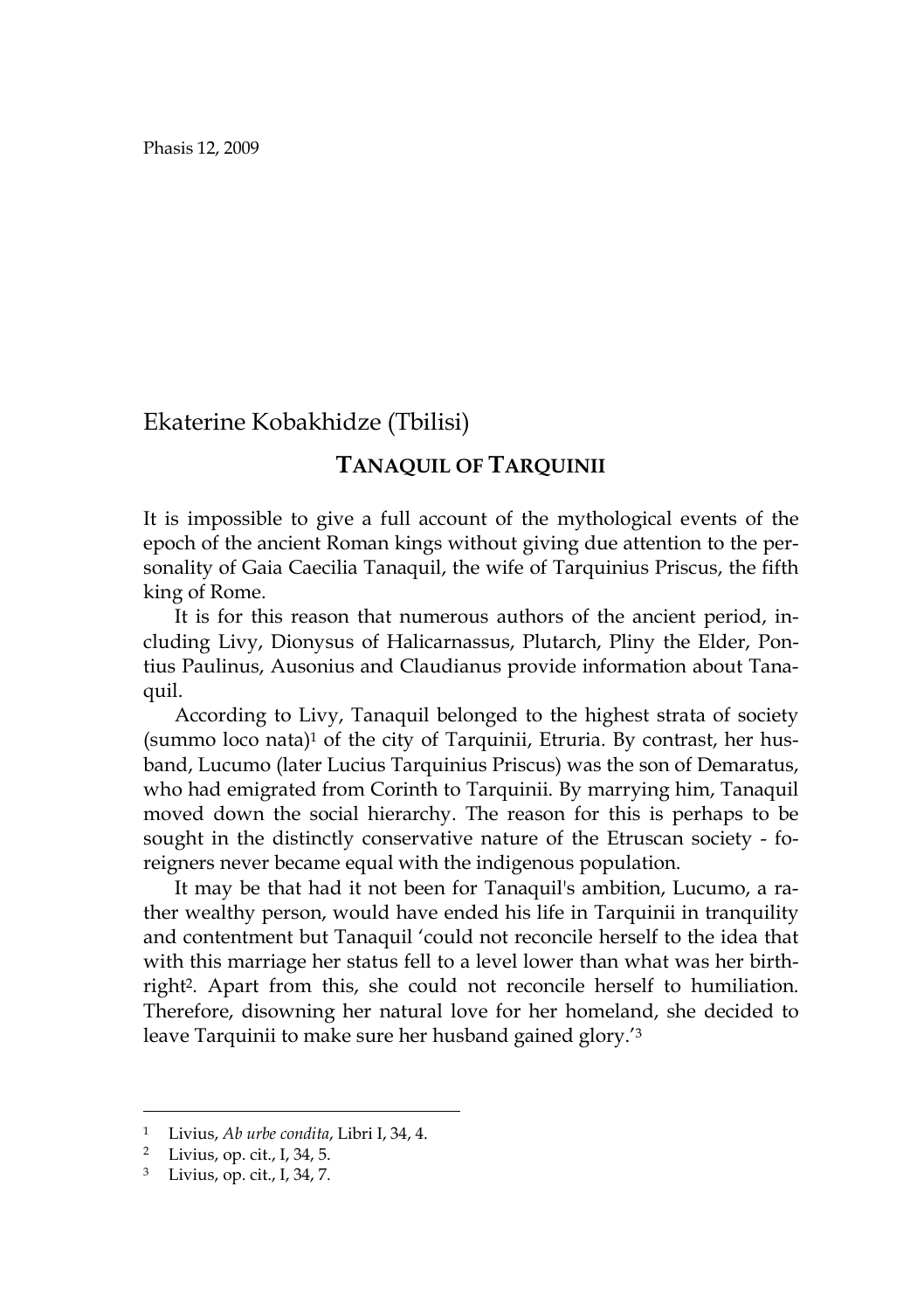## Tanaquil of Tarquinii 165

According to Livy, Tanaquil's decision was not spontaneous or impulsive. She (not Lucumo) analyzed the situation well and carefully chose a place for resettlement - Rome, where nobility was being formed on the basis of personal rather than ancestral merits at that time.

Tanaquil easily persuaded her husband to leave their homeland and they both moved to Rome with all of their property. The energetic woman kept untiringly encouraging her husband to struggle, constantly inspiring him into believing that he had an exceptional destiny blessed by the gods.

For example, when the husband and wife suddenly encounter an eagle on their way to Rome and the eagle snatches Lucumo's hat away, flies away screeching loudly, then descends and places the hat back on the man's hat, 'Tanaquil, like a true Etruscan, well versed in the art of prophecy, embraces her husband and commands him to believe in his high and grand destiny' (1, 34, 9-10).

Even though Livy says nothing about Tanaquil's specific role in the political life of Lucumo, later known as Lucius Tarquinius Priscus, it is beyond doubt that the woman from Tarquinii would continue providing her husband with counsel in his efforts to win over ordinary Roman citizens through generous presents and charity, or when he attended assemblies and sessions at the royal court.

As a result of all this, the Tarquinius couple progressed further on the way to their goal - King Ancus liked the polite, generous and ever obliging foreigner and appointed him guardian of his children.

After Ancus' death, Tarquinius engages in a decisive struggle for the throne. Concerned with the princes' approaching coming of age, he sends them away on a hunting trip and convenes a popular session - he was the first among the Roman kings to request the throne, a request whose legitimacy he backed up with a speech prepared specially for the occasion. Tarquinius Priscus easily obtained the people's consent and was elected king.

As we said above, it is clear that Tanaquil would not limit herself to the role of a simple observer of these events - the woman who took the unilateral and important decision to resettle her family in Rome would be actively engaged in her husband's election as king.

Nor did Tanaquil retreat to the kitchen, to use a relative term, after her husband's enthronement. Not a single important event at the royal court takes place without Tanaquil's participation.

For example, when she sees a strange light standing above the head of her woman-servant's son, she orders her family members to wait till the boy wakes up. Employing her usual art of interpreting signs she tells her husband that Servius Tullius - for such was the sleeping boy's name -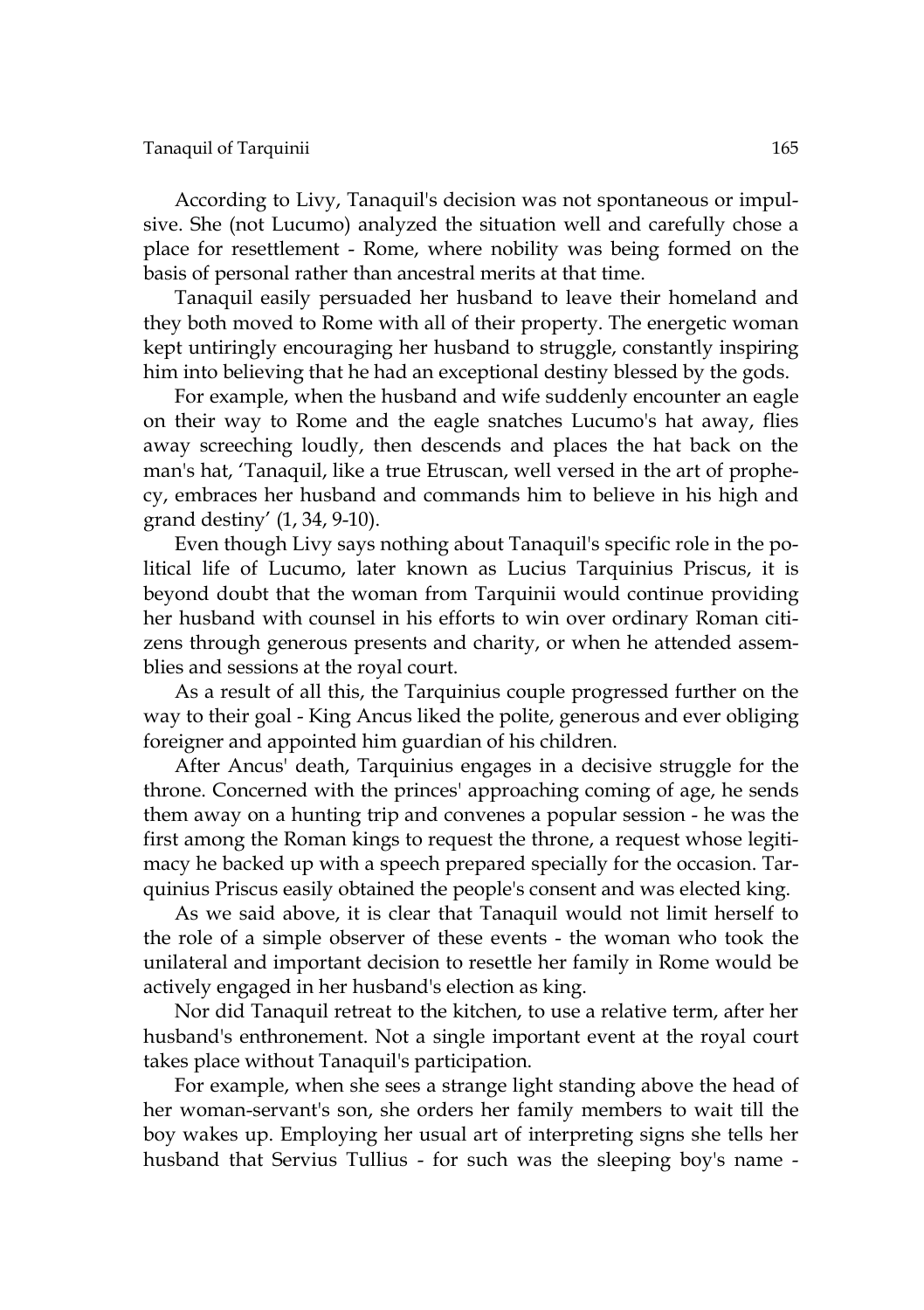should be given a proper education because glory awaits him in the future.

Tanaquil believes that it will be Servius who will guard the Roman people, as well as the Tarquinius family in times of trouble.

It is noteworthy that in all instances Tarquinius Priscus, a rather good ruler, a fearless warrior and an intelligent and energetic king, unconditionally obeys his wife and acts according to her counsel.

Not only did Tarquinius give Servius Tullius a good education, but also freed him and made him his relative. He gave King Servius his only daughter, presumably named Tarquinia, as his wife.

The Tarquinius family was preparing Servius Tullius for the throne, which is, to put it mildly, absolutely incomprehensible, because there were two sons in the family - Lucumo (Lucius) (later Tarquin the Proud) and Aruns - as well as a daughter.

Tanaquil played a decisive role in Servius Tullius' life, when murderers, sent by Ancus' sons, wounded Tarquinius with an axe and the king died.

The strength of Tanaquil's character was best revealed here. She immediately assesses the situation and sees that her efforts are being rendered futile – her husband is dying; her children are apparently underage; Tullius' authority among the Romans is not such as to ensure that he is elected king.

Tanaquil musters all her spiritual strength. She does not rush to mourn her husband. Quite the opposite, she hides the fact of his death and she addresses the troubled people from a window of the palace. She assures the Romans that the king is alive, that he is lightly wounded and his life is out of danger.

She introduces Servius to the people, saying that he will act as king during the king's 'infirmity'.

She then addresses her confused and troubled son-in-law, saying: 'If you are a man, Servius, this kingdom is yours; it does not belong to those who committed immoral and perfidious acts through others. Brace yourself. May the gods lead your way, for they, who once shrouded you in divine light, imparted to us the message of your glorious future. May that divine fire enflame you! Now it is indeed time for you to wake up! We, foreigners, also wielded the throne. Remember, what matters is not who you were born of, but rather who you are' (I, 41, 3).

Servius, like Tarquinius Priscus, fulfills Tanaquil's every command without question and takes part in a performance staged by Tanaquil – accompanied by Lictors and clad in Trabei, he ascends the royal throne and conducts the court. He takes decisions pretending to be counseling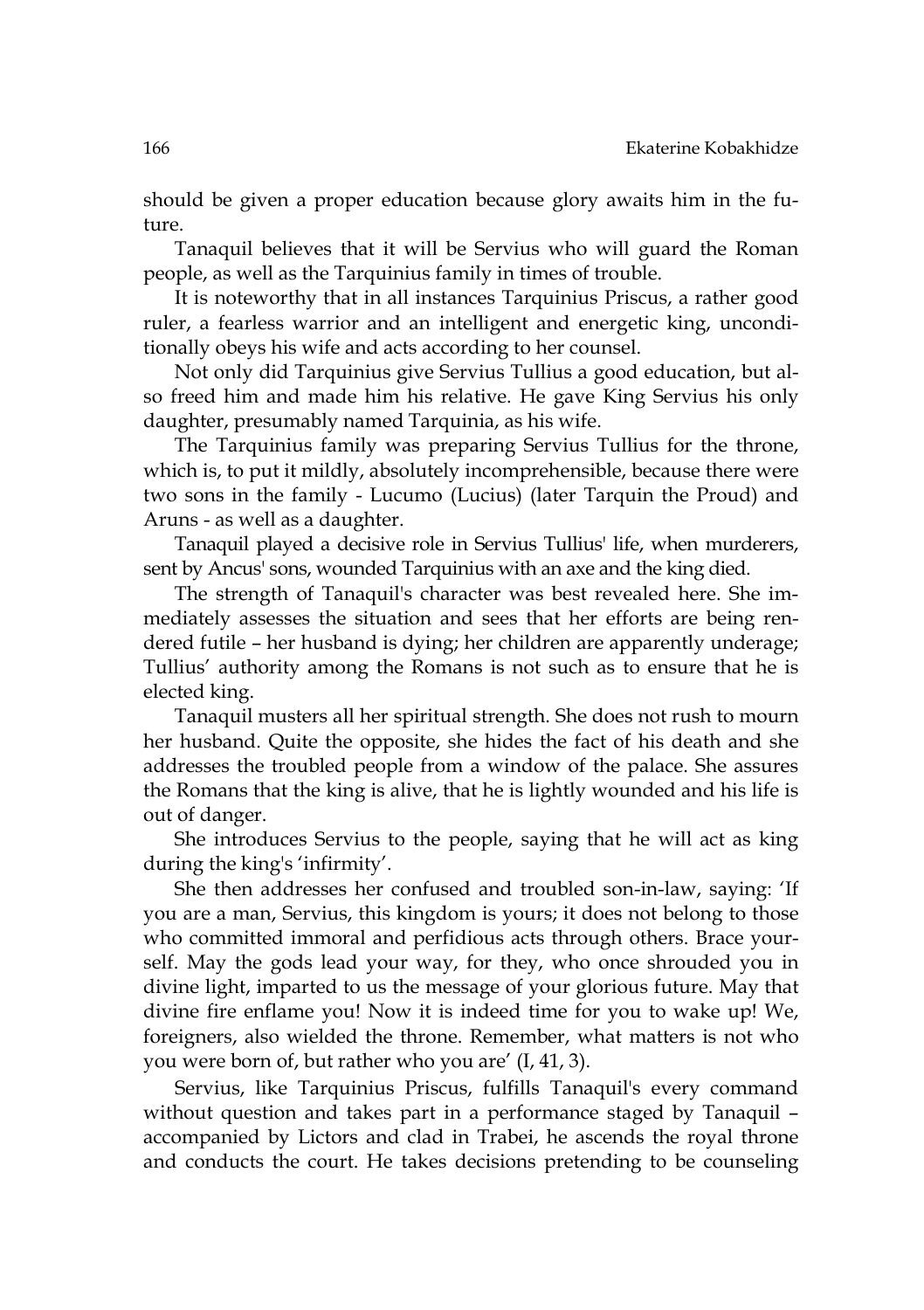with the king. All this continues until the queen concludes that Servius already gained necessary recognition and it is becoming dangerous to hide the king's death. Only then does mourning and wailing begin at the palace and Tarquinius Priscus' death is announced.

Had it not been for Tanaquil's determined actions, it is hard to imagine how events would have unfolded in the life of the Tarquinius family or the whole of Roman history.

Despite the fact that Servius Tullius was the first to become king through the consent of the 'fathers' and without being elected at the popular council, sources say that he was the best among kings.

The sources are silent about Tanaquil's fate after Servius' accession to the throne – she seems to have disappeared from the course of history. We know nothing about her later life, nor about when, where and how she died; whether or not she lived to see her sons marry Servius' daughters or her son's accession to the throne and Servius' assassination.

It is probable that she did not live to see the latter of these events for her prophetic gifts and energy would have saved Servius Tullius from suffering.

The strength of this woman's character, her wisdom and practicality fueled the envy of her daughter-in-law Tulia, who was trying to push her husband, Lucius Tarquinius (later Tanquin the Proud) to the throne by way of evildoing and violence and viewed Tanaquil as an inspiring example. 'Tanaquil, a foreigner, had enough spiritual strength to ensure that both her husband and then her son-in-law became king, one after the other' (I, 48, 6), she used to say.

Naturally, Tulia, who did not refrain from murdering her sister, her brother-in-law and lastly her father, cannot be viewed in the same light as Tanaquil, whose spiritual strength had nothing to do with Tulia's appalling cruelty.

It is noteworthy that Tanaquil was not just involved in the intrigues of the royal court. Apart from being familiar with the art of prophecy, which has been mentioned above, the sources say that she was famous for being a diligent householder.

According to Pliny, for example, the design of a type of toga is attributed to Tanaquil. According to this author, this – straight toga – is Etruscan, where it represented the royal apparel (Toga Regia). In Rome unwed young women (nubentes virgins) and recruits wore such togas.4

<sup>4</sup> Plinius, *Naturalis historia*, VIII, 194.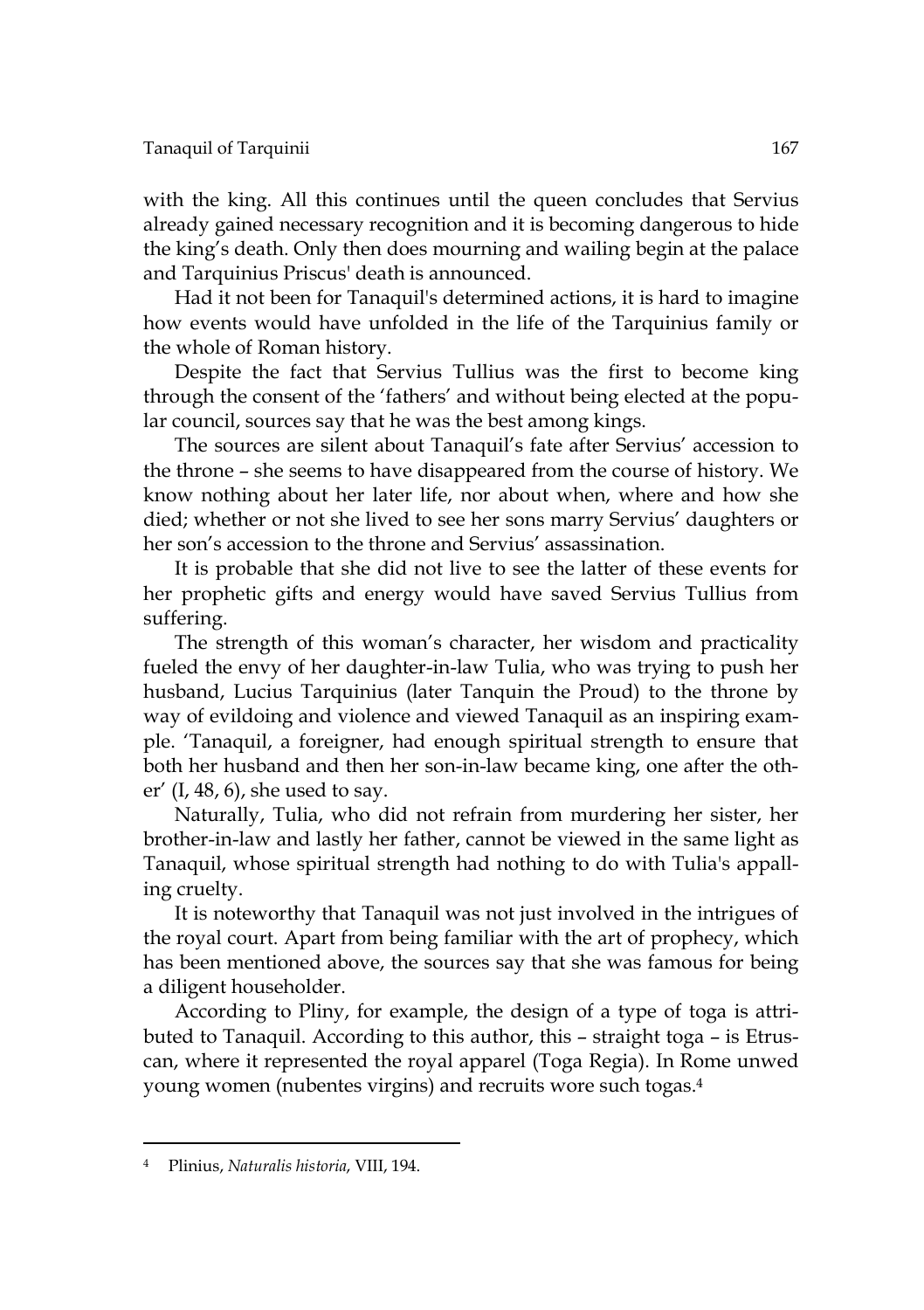Discussing in his *Roman Questions* the origin of *Where you are Gaius, I am Gaia*, an inseparable formula of the Roman wedding, Plutarch remarks that one of the sons of Tarquinius Priscus and his beautiful and noble wife – Gaia Caecilia – were the first to pronounce these words.

Here Plutarch makes a mistake for Gaia Caecilia is in fact Gaia Caecilia Tanaquil, who was the wife, rather than the daughter-in-law of Tarquinius Priscus (both of his daughters-in-law, the daughters of Servius Tullius, were named Tulia).5

Plutarch even describes a statue to Gaia Caecilia, standing in one of the temples: 'Gaia Caecilia, a beautiful and kind woman - her bronze statue has stood in the holy temple from time immemorial; there are sandals and a spindle nearby – the former being a symbol of her status as a family woman, the latter that of her diligence.'6

In order to determine whether or not Tanaquil can be portrayed as a historical figure, first of all it is necessary to find out whether information about her that is kept in ancient sources is congruous with the status of women in Italy, specifically in Etruria in VII-VI centuries BC. That is to say, to examine the credibility of the reports that women from Tyrsenia were able to exert a serious influence on events unfolding in their families, as well as in public.

Etruscan epigraphic, iconographic and Roman sources attest that the status of women in Etruria was different from that in the rest of the world.

Despite being a patriarchal system, Etruscan society assigned special rights to women. Even though man (pater familias) established his laws in the family, woman (mater familias) had her say, and her word was often decisive.

Apart from this, Etruscan women enjoyed a certain amount of freedom, something their contemporary Greek or Roman women lacked - they attended sporting and theatrical spectacles, feasts and various other rituals. <sup>7</sup>

In the wall paintings of the Etruscan burial grounds, women were depicted next to men both in feast scenes and during various spectacles.8 Depiction of a family couple is also frequent on Etruscan sarcophagi. As a

<sup>5</sup> Плутарх, *Моралии*, Римские вопросы, 30, перев. И. Брагинской, вcтуп. статья А. Лосева, Москва-Харьков 1999.

<sup>6</sup> Plutarchos, *Aitia Rhomaika*, Uibi Tu Gaius, ibi Ego Gaia, 30.

<sup>7</sup> Staccioli R. A., Gli etruschi, mito, realtà, Roma 1990, 31.

<sup>8</sup> Tomba dei Triclini (470 BC), Tarquinia in: Antonio Giuliano, Giancarlo Buzzi, Splendore degli Etruschi, Milano 2000.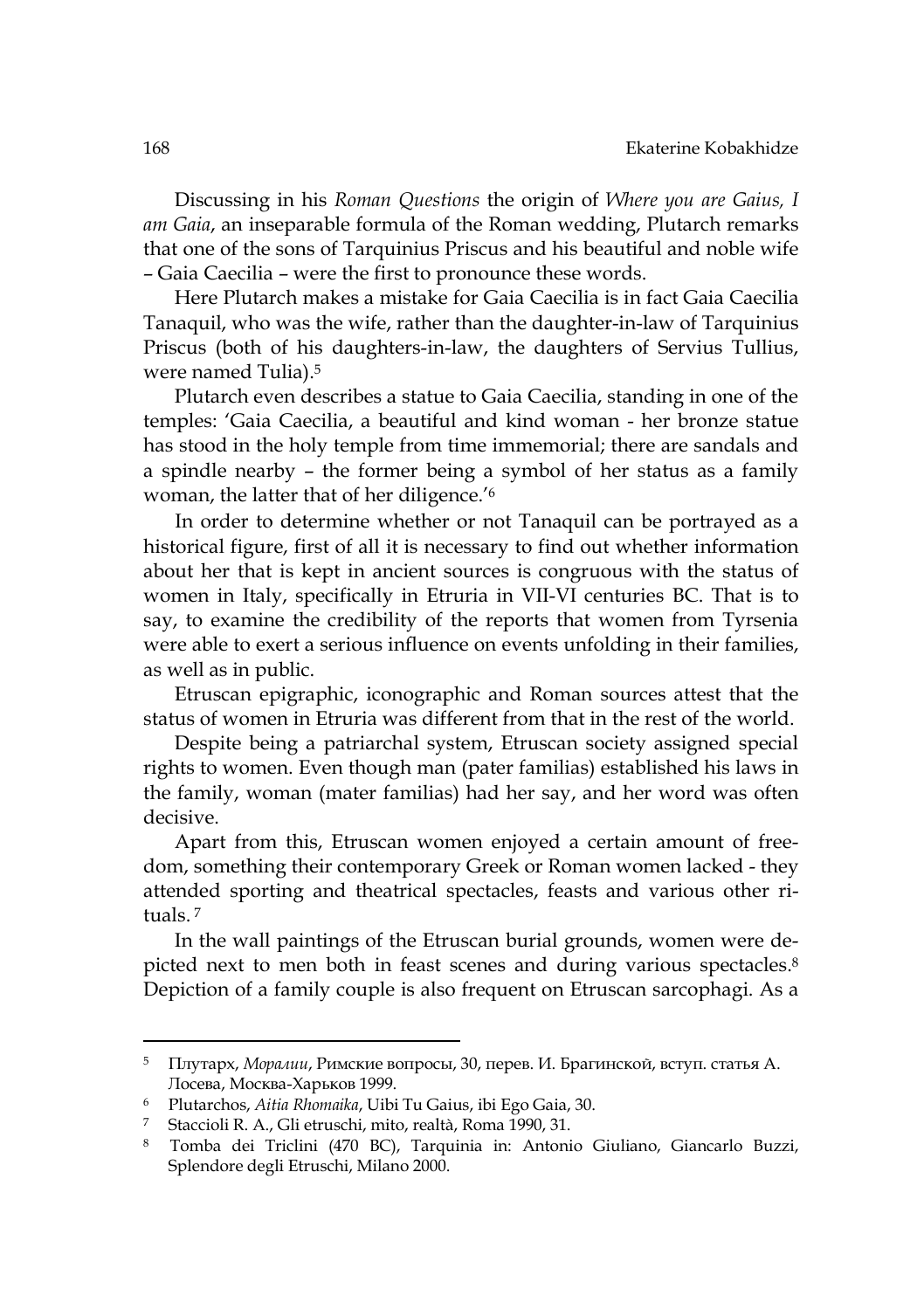rule, the man gently embraces his wife and directs his glance at her, while the latter's glance is directed at the viewer.

Speculation about Etruscan women's freedom, which circulated in the ancient period, gave some grounds for such anecdotal reports encountered in a number of sources.

This issue significantly digresses from the topic of our research but we will note briefly that the information on Etruscan women kept with Atenaios refers to Theopompus' reports, which present Etruscan women as unbridled and even debauched, which is said to be a result of their excessive freedom.

'Theopompus says in book CLIII of his *Histories* that Tyrrhenians always have their women with them; they take care of their bodies very well and appear in men's society stark naked. At feasts they do not sit next to their husbands and are free to communicate with anyone among those present there. They toast whoever they like. They drink heavily and are exquisitely beautiful in appearance.<sup>9</sup>

Modern Etruscologists unanimously agree that these reports by Theopompus are insinuation.10

Authors of the ancient period referred to Theopompus as maledicentissimus (Cornelius Nepos).

Etruscan women, who enjoyed relative freedom, were incomprehensible for the Greeks who only knew of inhibited wives or courtesans in men's company.

However, one can assume that apart from kindling biased interpretation and scandalous curiosity, it could be that Theopompus' aggression served other ends.

Specifically, it is a known fact that the cities of Miletus and Sybaris, which had been rivals to Athens in the past, maintained closed ties with Etruria and their cooperation, hampered the development of trade activities in Athens.

By rebuking the Etruscans, Theopompus of Athens aimed at engaging in negative propaganda against the Etruscans to portray them as a segment of a hostile and morally reprehensible world (an attempt at leveling similar accusations is encountered elsewhere, where Etruscans are blamed for savage cruelty and piracy).

Let us say a few words about 'Tanaquil' and the name of the Etruscan women in general. A majority of Etruscologists believe that Tanaquil is a

<sup>9</sup> Athenaios, *Deipnosophistai*, XII, 515.

<sup>10</sup> Staccioli R. A., 1990, 32, Le Donne in Etruria, a cura di Antonia Rallo, Roma 1988.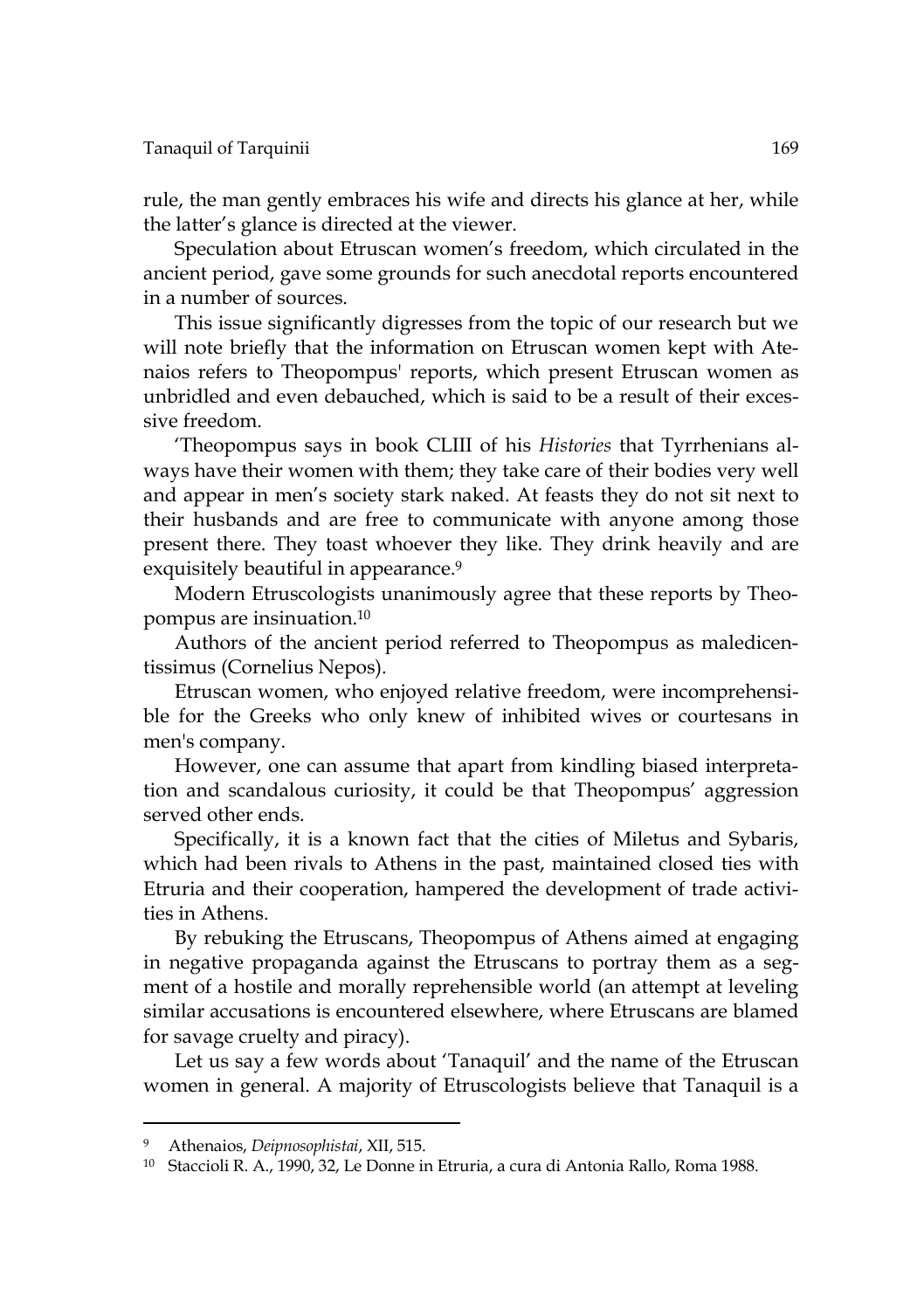Romanized version. In reality it must have been an Etruscan name, whose Etruscan rendition is Thanacvil/Thanchvil. The first one of these is the archaic form of the name and thus better corresponds to Tanaquil.

According to many Etruscologists, chvil (cvil) means 'a gift, alms' and is frequently encountered in Votive inscriptions. For example, tinsvcvil, tinscvil – means 'offered to (God) Tin' and it should mean the same in the name Tanaquil.11

In general, it should be said that in Etruscan proper names, the name of the maternal family was necessarily mentioned alongside that of paternal family. For example, Larth Arnthal Plecus' clan Ramthase Apatrual is translated as Larth, the son of Arthal Plecus and Ramthase Apathrual. The latter is the name of Larth's mother.

Despite Romanization, this tradition did not disappear among the Etruscans (A. Papirius L. F. Alfanats – Avlus Papirius, the son of Lucius, born of Alfanas, G. Cilnius Maecenas – Gaius Cilnius (maternal family) Maecenas (Maecenas – paternal family). Despite the fact that maternal names were used, it is important to bear in mind that in the majority (if not the most) of cases, the maternal name followed the paternal one and children received paternal, rather than maternal family names.

Tanaquil's figure proved to be appealing not only to authors of historical narratives but to poets as well.

Apart from this, it is noteworthy that interest in her did not abate even in the late ancient period.

For example, in his poetic epistles Ausonius (310-394) speaks highly of Tanaquil – in a message about 'Relatives' Ausonius addresses his relative by marriage, Pomponia Urbica, the wife of Julianus Censor: 'Urbica, you inherited your noble name from ancient morals and customs Your husband was distinguished Censor; Strong in inborn virtues and enriched also by those that her spouse, that Her father and mother taught - That Tanaquil, that the Pythagorean Theano possessed, and that Perished without copy in the death of her husband. '12

We believe it is not accidental that Ausonius mentions Tanaquil of Tarquinii and Theano of Croton, two women linked with the Etruscan world, as 'teachers' of nobility for Urbica (Theano is believed to have been the wife of [Pythagoras], the Samian philosopher). One could assume that Pomponia Urbica also came from Tyrsenia.

<sup>11</sup> Pallottino M., Etruscologia, Milano 1984.

<sup>12</sup> Ausonius, *Parentalia* (Pomponia Urbica consolerus uxor Ulian Censoris), Epistulae.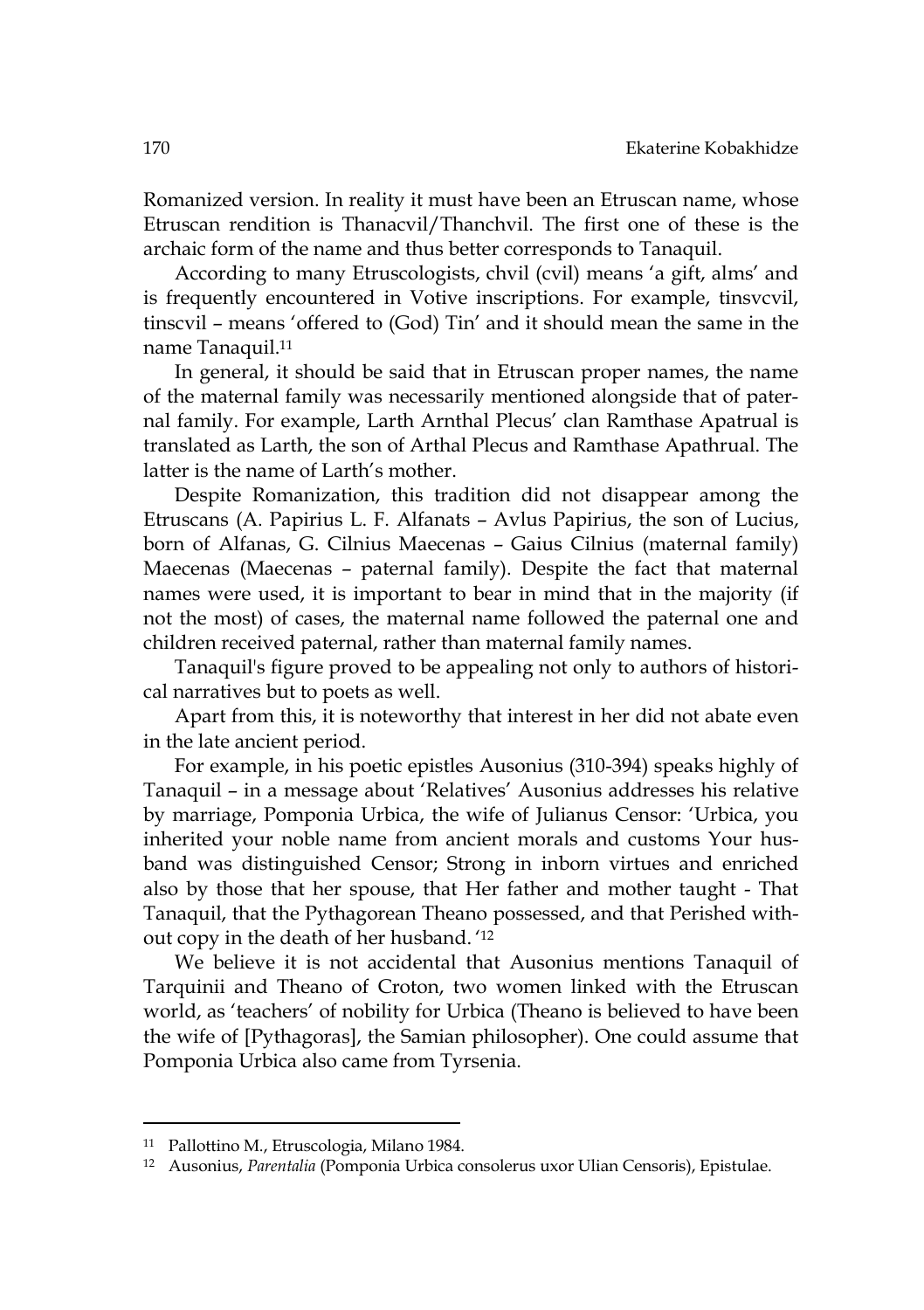Ausonius once again returns to Tanaquil in a letter to his friend Pontius Paulinus.13

As a young man Pontius Paulinus, also known as Saint Paulinus, was a brilliant secular poet, who later converted to Christianity. He distributed his possessions among the poor and practiced ascetic life from the year 393. He established a monastery in Nola, where he was bishop from the year 409. Despite the fact that Paulinus wrote hymns infused with Christian spirit in form, he did not digress from Ancient norms.

The 80-year old Ausonius is amazed by the way of life of his pupil. He does not understand what prompted an immensely gifted poet like him to abandon the Beothian muses. He urges Paulinus to return to literature and his old way of life.

Tanaquil tua nesciat istud.../Your Tanaquil will not know anything. (XXV, 31-32)

Ausonius compares Paulinus' wife Therasia, who converted to Christianity before her husband (390 c. AD), to Tanaquil.

By this metaphor Ausonius points at Therasia's strong character and the fact that she has a great influence on her husband. Apparently, Ausonius believed that Paulinus' decision was strongly influenced by his wife.

In his reply, Paulinus is trying to reassure his teacher: 'Do not reprimand me for my wife or my arbitrariness. My mind like Belerophontos did not become troubled. And my wife is Lucretia, rather than Tanaquil.'14

Alongside Tanaquil Paulinus here he mentions Lucretia, who is encountered in Ovid's *Fasti* and epitomizes marital obedience and devotion.

Consequently, according to ancient sources, Gaia Caecilia Tanaquil, who was linked to three Roman kings - 1. Lucius Tarquinius Priscus, the fifth Roman king (who was her husband); 2. Servius Tullius, the sixth Roman king (she was her step son, who later became her son-in-law); 3. Lucius Tarquinius the Proud, the eighth and last Roman king (who was her son), had a great influence on the events of the early period of the Roman history.

At the same time, we believe that if the information that is kept with ancient period authors is compared with Etruscan iconographic and epigraphic sources, one can easily assume that Tanaquil of Tarquinii was a historical figure, who lived between VII-VI centuries BC.

<sup>13</sup> Ad eundem Pontium Paulinum Epistulis subinde scripta.

<sup>14</sup> Pontius Panlinus, *Epistulae.*